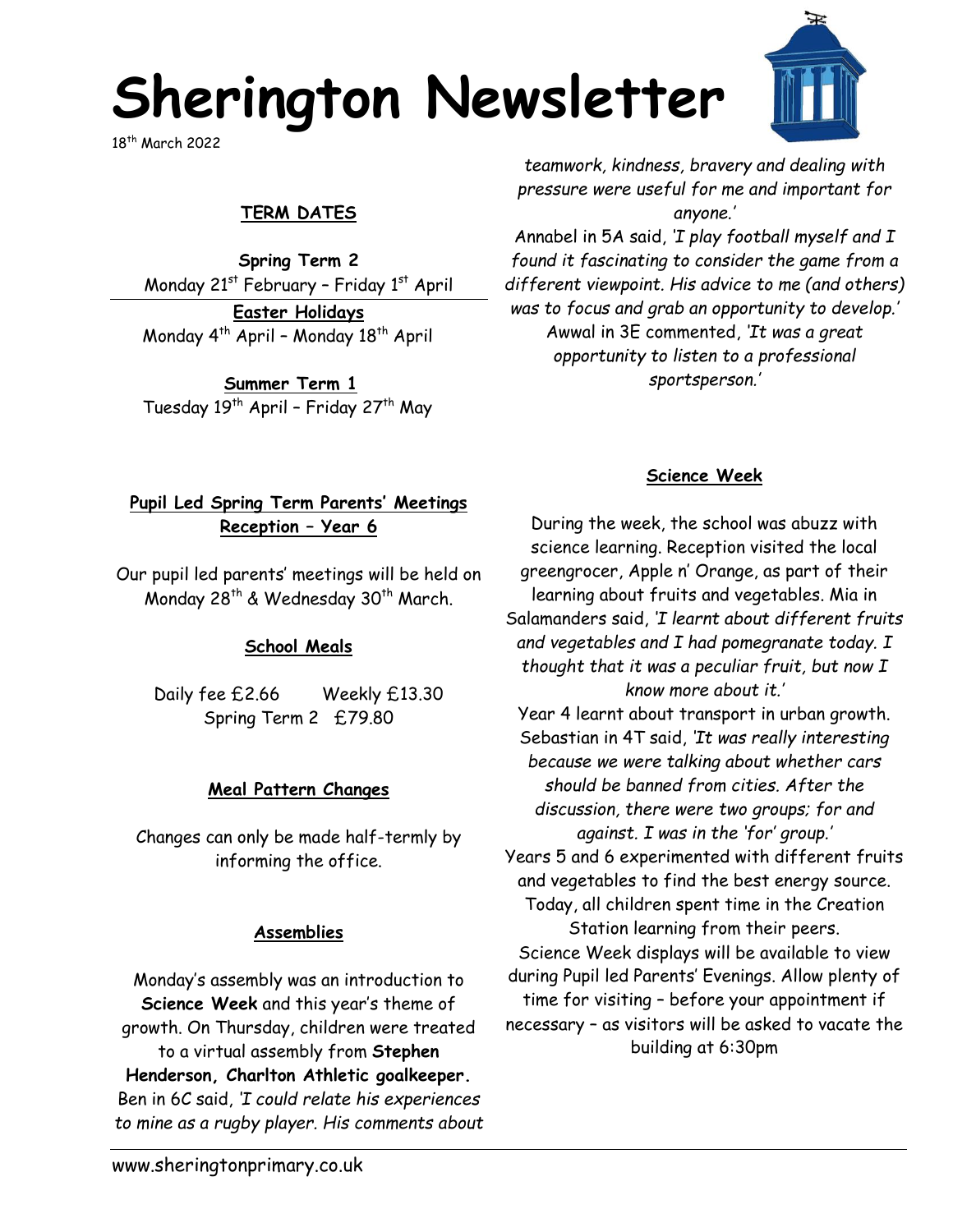# **Sherington Newsletter**

18th March 2022

#### **Attendance**

The award this week goes to 6C with 99.3%

#### **Spring Assemblies**

Thursday 31<sup>st</sup> March Reception and KS1 at 9:20am KS2 at 2:15pm Our assemblies will be held al fresco, in the top playground on Thursday 31<sup>st</sup> March. These assemblies are not ticketed but spaces are limited to 2 per family.

#### **Free Easter Holiday Club**

Free, funded places at holiday clubs are available this Easter for children and young people aged 4-16, who are eligible for free school meals.

There are holiday clubs across the borough offering different activity camps, which will all include a healthy lunch every day too.

From football to arts and crafts, there will be a holiday club for every child's interest – and at no cost to eligible families.

There are also specialist SEND clubs taking part.

Contact providers directly to book spaces.

[www.royalgreenwich.gov.uk/HolidayFoodAndFu](https://royalgreenwich.us16.list-manage.com/track/click?u=353e66c91ca8d217125ad655c&id=8c3e43e234&e=ab85ed5267) [n](https://royalgreenwich.us16.list-manage.com/track/click?u=353e66c91ca8d217125ad655c&id=8c3e43e234&e=ab85ed5267)

#### **Volunteers Needed**

Mrs Cook is seeking volunteers to help tidy and plant in the Linnaeus Gardens on Monday 4<sup>th</sup> April. If you are able to offer a few hours of your time, please let her know by emailing the school office. Please note that we are unable to accommodate children into school on this day.

#### **Friends of Sherington**

Friends of Sherington is holding two meetings for any parents and carers to come along and find out more about what the group does and how to get involved. Everyone very welcome. Monday 21st March 2-3pm in the Creation Station (come to the school office for 2pm). Wednesday 23rd March 8-9pm in the British Oak pub on Old Dover Road. Email for info: [friendsofsherington1@gmail.com](mailto:friendsofsherington1@gmail.com)

#### **Red Nose Day**

Thank you for all your donations, we shall update you with the amount raised, once counted.

#### **Double Parking**

If you are driving to school for drop off or pick up, please ensure that you park in a marked space. Please **do not** double park or block driveways. Double parking is inconsiderate and dangerous to all road users, including our children trying to cross the road safely.